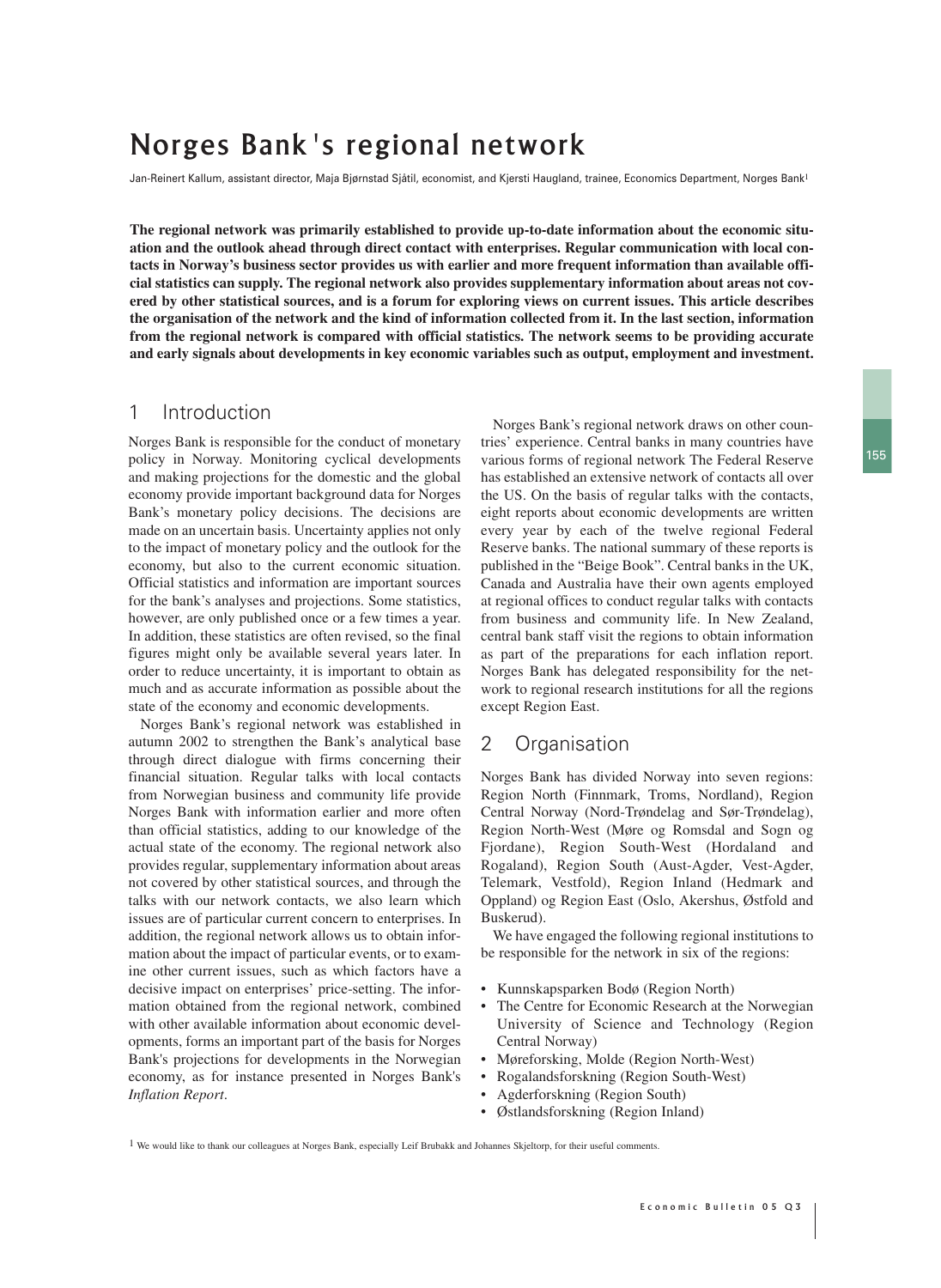The last region, Region East, is covered by Norges Bank.

Five contact rounds are conducted in the course of a year. In each region, meetings are held with about 40 contacts in each round, giving a total of 280 contact meetings. There are currently about 1300 contacts in the network, and each contact takes part in meetings once or twice a year. Since there will always be some contacts who withdraw from the network, ongoing recruitment of new contacts is necessary.

The enterprises in the network have been selected to reflect the production side of the economy, in terms of both industry and geographical area. The agents select companies in the manufacturing and construction industries, services and retail trade according to each sector's share of GDP. We also include municipalities and regional health enterprises. The aim is to achieve a representative distribution of small, medium-sized and large enterprises, although large enterprises are probably in the majority.

# 3 Information content

Information from the regional network is primarily of interest if its impact goes beyond the individual enterprise and region. In order to be able to sum up and compare the information across regions and industries, the themes discussed are identical for all contacts in the private sector. The regular themes included fall into four categories: a) issues related to demand and production, including capacity utilisation in production and demand prospects for the six months ahead; b) issues related to investment plans over the next 6-12 months; c) issues related to developments in employment and the labour

# Box 1: Interview guide for the private sector

The bullet points below contain a brief description of the themes we primarily wish to discuss. We are interested in how actual developments compare with the budget/expectations, and whether important driving forces behind developments are specific to the enterprise or apply

## **1. Demand and production (volume)**

- developments in demand/production over the past 3 months (seasonally adjusted) o for manufacturing, as distributed between the export and domestic markets o for services, as distributed between the business sector and households
- market prospects for the next 6 months
- o driving forces
- capacity: Will the enterprise find it difficult to meet an (unexpected/expected) rise in demand? o If so, why?

## **2. Investment**

- investment made, and plans for the next 6 to 12 months
- type of investment: what (expand capacity, maintenance, rationalisation) and where (abroad or in Norway)
- if no investment, why? (low demand, low utilisation of fixed assets, inadequate/expensive capital, high costs)

## **3. Employment/labour market**

- change in number of person-years worked in the past three months
- plans to reduce/increase employment in the next three months
- labour supply: Will the labour supply be a limiting factor for production/turnover if there is an (unexpected/expected) rise in demand?

## **4. Costs and prices**

- annual wage growth in the enterprise/industry for the current calendar year. This includes carry-over from the previous year, pay increases in the current year and wage drift through the year. It also includes bonuses.
- changes in other important input costs
- changes in selling prices over the past 12 months, expected price developments over the next 12 months, driving forces behind price developments (changes in input costs, margins, the competitive situation)
- developments in profitability (operating profits) over the past 3 months

## **5. 5. Other relevant themes**

- other themes contacts feel are relevant to the discussion of their enterprise/industry
- other relevant themes Norges Bank wishes to be included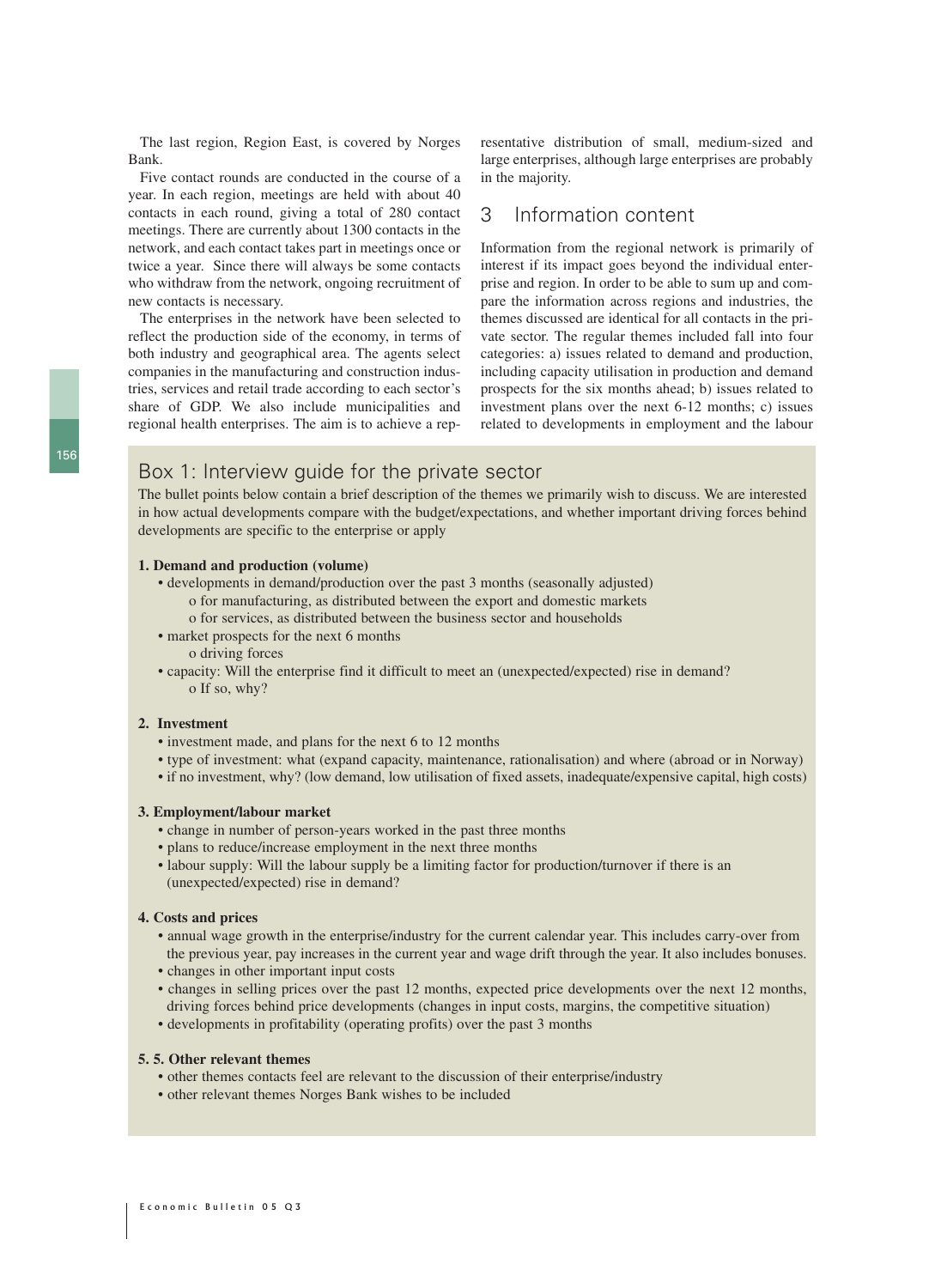supply; and d) issues related to costs, prices and profitability. Box 1 contains the interview guide for the private sector.

In addition to the regular themes, a special theme is selected for each round. The choice of special theme is discussed and decided on by Norges Bank prior to each round. The theme may be related to extraordinary events or to the need to explore particular issues further. The following are examples of previously discussed special themes:

- the frequency of changes in enterprises' selling prices, and the most important factors behind these changes
- low employment growth in 2003 and 2004 and the extent to which this was due to cyclical or structural conditions
- effects of various shocks/disturbances in the economy, such as a krone appreciation and higher electricity prices

## 4 The working process

The agents have access to a register of all the enterprises in their region from which they select their contacts. The working process usually begins 4-5 weeks before the round is to be completed. Most meetings are conducted in person when agents visit their contacts. Some interviews are also carried out by phone. The agents write a summary of each interview.

Information from these meetings, and from any other sources used by the agents, is summarised in regional reports. The reports contain qualitative descriptions and assessments of the economic situation and assessments of the outlook ahead for the various industries. In addition to qualitative assessments in the regional reports, the agents fill out a cyclical development table, cf. Box 2. The agents rank developments in the various theme areas on a scale from  $-5$  to  $+5$ , where  $-5$  indicates a sharp fall and  $+5$  indicates strong growth. In addition, three survey-like questions are asked, related to price expectations, capacity utilisation and labour supply. In section 5 of this article, developments in some of the indicators in the regional network cyclical development table are compared with official statistics.

A national report is written on the basis of the seven regional reports, each of which contains a cyclical development table. The national report comprises qualitative comments and an analysis of developments, as well as a national cyclical development table. The responsibility for preparing the national report is rotated across the regions.

Reports from the regional network are presented to Norges Bank's Executive Board prior to monetary policy meetings and form part of the Board's decision-making basis. The main points from both the regional and national reports are published on Norges Bank's website following the Board's monetary policy meetings. In addition, a summary of the information from the network is included in an annex to the *Inflation Report*.

# 5 Comparison with official statistics

Norges Bank has collected information through the regional network about developments in demand and production, investment, employment, costs, prices and profitability since autumn 2002. One important objective in establishing the regional network is to obtain earlier and more frequent information than provided by available official statistics. With the approximate quantifications in the table on cyclical developments, cf. Box 2, information from the network can be compared with time series from official statistics.

A comparison with official statistics can give an indication of how well the network reflects and predicts developments in the Norwegian economy. One of our aims, for example, is to ascertain to what extent, and how early, the network captures actual developments in output and employment. Does the information we receive correspond with official statistics, and if so, do we receive this information more quickly from the network? We also want to examine to what extent contact enterprises' expectations coincide with official statistics, for example how accurately market expectations 6 months ahead and investment plans 6 to 12 months ahead are reflected in production and investment statistics respectively.

It should be emphasised that the regional network has only been in operation for just over two years, and as of March 2005, 14 rounds of interviews have been completed. Consequently, the time series are short. In addition, official statistics are revised up to three years after their initial publication. The comparison with official statistics in this article must therefore be regarded as a preliminary assessment.

## *5.1 About the comparison*

On the basis of the questions above and the agents' assessments in the cyclical development table, we have compared the following time series from the regional network with relevant official statistics:

- Demand and production over the past three months in manufacturing, the construction sector, retail trade and the corporate and household service sectors.
- Market prospects for the next six months for manufacturing and the construction sector.2
- Investment plans for the next six months for manufacturing, retail trade and services.3
- Employment developments over the past three months and employment plans for the next three months for all sectors.
- <sup>2</sup> The question about market prospects for retail trade and services was included in the interview guide and cyclical development table for the first time in round 1 in 2004. 3 The question about investment plans in the public sector was included in the cyclical development table for the first time in round 3 in 2004.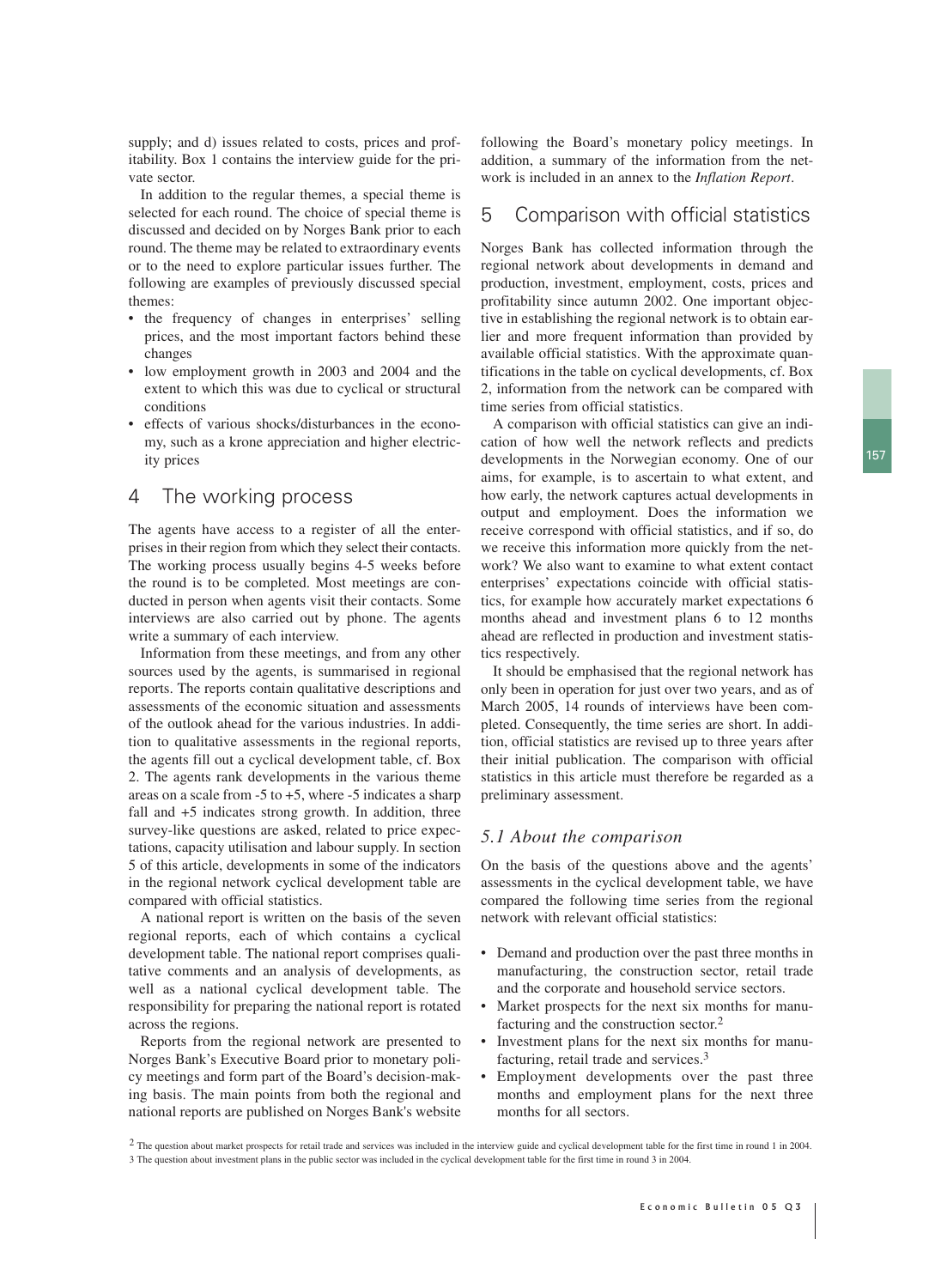# **Box 2: Cyclical development table**

| <b>Region:</b>                                                                                        |                      |                      |                                 |                      |                          |                                            |                                              |                                                 |                                                    |                                           |                                  |                                                                                                                                       |
|-------------------------------------------------------------------------------------------------------|----------------------|----------------------|---------------------------------|----------------------|--------------------------|--------------------------------------------|----------------------------------------------|-------------------------------------------------|----------------------------------------------------|-------------------------------------------|----------------------------------|---------------------------------------------------------------------------------------------------------------------------------------|
| Yellow figures: 6 months ago                                                                          | $-5$                 | $-4 - 3$             | Falling                         | $-2$                 | $-1$                     | Previous round<br>Unchanged<br>$\mathbf 0$ | $\overline{1}$                               | $\overline{2}$                                  | <b>Rising</b><br>$\overline{\mathbf{3}}$           | This round<br>$\overline{4}$              | 5                                |                                                                                                                                       |
|                                                                                                       |                      |                      |                                 |                      |                          | <b>Demand and output</b>                   |                                              |                                                 |                                                    |                                           |                                  |                                                                                                                                       |
| Manufacturing output with deliveries to:<br><b>Domestic market</b><br><b>Exports</b>                  | -5<br>$-5$           | $-4$<br>$-4$         | $-3$<br>$-3$                    | $-2$<br>$-2$         | -1<br>$-1$               | $\mathbf{0}$<br>$\Omega$                   |                                              | $\mathbf 2$                                     | 3<br>$\overline{\mathbf{3}}$                       | 4<br>4                                    | $5 +$<br>$5 \leftarrow$          | Example of plotting<br>-Example of plotting                                                                                           |
| Offshore-supply industry                                                                              | -5                   | -4                   | $-3$                            | $-2$                 | -1                       | $\bf{0}$                                   | $\mathbf 1$                                  | $\overline{2}$                                  | 3                                                  | 4                                         | 5                                |                                                                                                                                       |
| Construction                                                                                          | $-5$                 | $-4$                 | $-3$                            | $-2$                 | $-1$                     | $\mathbf{0}$                               | $\mathbf{1}$                                 | $\overline{2}$                                  | $\overline{3}$                                     | $\overline{4}$                            | 5                                |                                                                                                                                       |
| <b>Retail trade</b><br><b>Services</b>                                                                | -5                   |                      | -3                              | -2                   |                          | $\mathbf{0}$                               | $\mathbf 1$                                  | $\overline{2}$                                  | 3                                                  | 4                                         | 5                                |                                                                                                                                       |
| For the corporate sector<br>For households                                                            | -5<br>$-5$           | $-4$<br>$-4$         | $-3$<br>$-3$                    | $-2$<br>$-2$         | -1<br>$-1$               | $\bf{0}$<br>$\mathbf{0}$                   | 1<br>$\mathbf{1}$                            | $\mathbf 2$<br>$\overline{2}$                   | $\mathbf{3}$<br>3                                  | $\overline{\mathbf{4}}$<br>$\overline{4}$ | 5<br>$5\phantom{1}$              |                                                                                                                                       |
| Market outlook 6 months ahead for:<br>Manufacturing for domestic market<br><b>Export industry</b>     | -5<br>$-5$           | $-4$<br>$-4$         | $-3$<br>$-3$                    | $-2$<br>$-2$         | -1<br>$-1$               | $\bf{0}$<br>$\bf{0}$                       | $\mathbf{1}$<br>$\mathbf{1}$                 | $\overline{2}$<br>$\overline{2}$                | 3<br>$\overline{\mathbf{3}}$                       | $\overline{4}$<br>$\overline{4}$          | $5\phantom{1}$<br>5              |                                                                                                                                       |
| Offshore-supply industry<br>Construction                                                              | $-5$<br>$-5$         | $-4$<br>$-4$         | $-3$<br>$-3$                    | $-2$<br>$-2$         | $-1$<br>$-1$             | $\bf{0}$<br>$\mathbf{0}$                   | $\mathbf{1}$<br>$\mathbf{1}$                 | $\overline{2}$<br>$\overline{2}$                | 3<br>$\overline{\mathbf{3}}$                       | $\overline{4}$<br>$\overline{\mathbf{4}}$ | 5<br>5                           |                                                                                                                                       |
| <b>Retail trade</b><br><b>Services</b>                                                                | $-5$<br>$-5$         | $-4$<br>$-4$         | $-3$<br>$-3$                    | $-2$<br>$-2$         | $-1$<br>$-1$             | $\bf{0}$<br>$\bf{0}$                       | $\mathbf{1}$<br>$\mathbf{1}$                 | $\mathbf 2$<br>$\overline{2}$                   | $\overline{\mathbf{3}}$<br>$\overline{\mathbf{3}}$ | $\overline{4}$<br>$\overline{4}$          | 5<br>5                           |                                                                                                                                       |
| Investment plans<br>Manufacturing                                                                     | -5                   | $-4$                 | $-3$                            | $-2$                 | $-1$                     | $\bf{0}$                                   | $\mathbf{1}$                                 | $\overline{2}$                                  | 3                                                  | 4                                         | 5                                |                                                                                                                                       |
| <b>Retail trade</b><br><b>Services</b><br><b>Public sector</b>                                        | $-5$<br>$-5$<br>$-5$ | $-4$<br>$-4$<br>$-4$ | $-3$<br>$-3$<br>$-3$            | $-2$<br>$-2$<br>$-2$ | $-1$<br>$-1$<br>$-1$     | $\bf{0}$<br>$\bf{0}$<br>$\bf{0}$           | $\mathbf{1}$<br>$\mathbf{1}$<br>$\mathbf{1}$ | $\mathbf 2$<br>$\overline{2}$<br>$\overline{2}$ | $\mathbf{3}$<br>$\overline{\mathbf{3}}$<br>3       | 4<br>$\overline{4}$<br>4                  | 5<br>$5\phantom{1}$<br>5         |                                                                                                                                       |
|                                                                                                       |                      |                      |                                 |                      |                          | <b>Employment</b>                          |                                              |                                                 |                                                    |                                           |                                  |                                                                                                                                       |
| Employment - last 3 months<br>Manufacturing                                                           | -5                   | $-4$                 | $-3$                            | $-2$                 | -1                       | $\bf{0}$                                   | 1                                            | $\overline{2}$                                  | 3                                                  | 4                                         | $5\phantom{1}$                   |                                                                                                                                       |
| Construction<br><b>Retail trade</b>                                                                   | $-5$<br>$-5$         | $-4$<br>$-4$         | $-3$<br>$-3$                    | $-2$<br>$-2$         | $-1$<br>$-1$             | $\bf{0}$<br>$\bf{0}$                       | $\mathbf{1}$<br>$\mathbf{1}$                 | $\overline{2}$<br>$\mathbf 2$                   | $\overline{\mathbf{3}}$<br>$\mathbf{3}$            | $\overline{4}$<br>$\overline{\mathbf{4}}$ | $5\phantom{1}$<br>5              |                                                                                                                                       |
| <b>Services</b><br><b>Public sector</b>                                                               | $-5$<br>$-5$         | $-4$<br>$-4$         | $-3$<br>$-3$                    | $-2$<br>$-2$         | $-1$<br>$-1$             | $\bf{0}$<br>$\bf{0}$                       | $\mathbf{1}$<br>$\mathbf{1}$                 | $\mathbf 2$<br>$\mathbf 2$                      | $\mathbf{3}$<br>$\overline{\mathbf{3}}$            | 4<br>$\overline{4}$                       | $5\phantom{1}$<br>$5\phantom{1}$ |                                                                                                                                       |
| Employment - next 3 months<br>Manufacturing<br>Construction                                           | -5<br>$-5$           | $-4$<br>$-4$         | $-3$<br>$-3$                    | $-2$<br>$-2$         | -1<br>$-1$               | $\bf{0}$<br>$\bf{0}$                       | $\mathbf{1}$<br>$\mathbf{1}$                 | $\overline{2}$<br>$\overline{2}$                | $\overline{3}$<br>$\overline{\mathbf{3}}$          | 4<br>$\overline{4}$                       | $5\phantom{1}$<br>5              |                                                                                                                                       |
| <b>Retail trade</b><br><b>Services</b>                                                                | $-5$<br>$-5$         | $-4$<br>$-4$         | $-3$<br>$-3$                    | $-2$<br>$-2$         | $-1$<br>$-1$             | $\bf{0}$<br>$\bf{0}$                       | $\mathbf{1}$<br>$\mathbf{1}$                 | $\mathbf 2$<br>$\overline{2}$                   | $\mathbf{3}$<br>$\mathbf{3}$                       | $\overline{4}$<br>$\overline{4}$          | $5\phantom{1}$<br>5              |                                                                                                                                       |
| <b>Public sector</b>                                                                                  | $-5$                 | $-4$                 | $-3$                            | $-2$                 | $-1$                     | $\bf{0}$                                   | $\mathbf{1}$                                 | $\overline{2}$                                  | $\overline{3}$                                     | $\overline{4}$                            | $5\phantom{1}$                   |                                                                                                                                       |
| Annual wage growth                                                                                    |                      |                      |                                 |                      |                          | <b>Costs and prices</b>                    |                                              |                                                 |                                                    |                                           |                                  |                                                                                                                                       |
| Manufacturing                                                                                         | -5                   | $-4$                 | $-3$                            | $-2$                 | $-1$                     | $\bf{0}$                                   | $\mathbf{1}$                                 | $\overline{2}$                                  | 3                                                  | 4                                         | 5                                |                                                                                                                                       |
| Construction<br><b>Services</b>                                                                       | $-5$<br>$-5$         | $-4$<br>$-4$         | $-3$<br>$-3$                    | $-2$<br>$-2$         | $-1$<br>$-1$             | $\bf{0}$<br>$\bf{0}$                       | $\mathbf{1}$<br>$\mathbf{1}$                 | $\mathbf 2$<br>$\overline{2}$                   | $\overline{\mathbf{3}}$<br>$\mathbf{3}$            | $\overline{\mathbf{4}}$<br>$\overline{4}$ | $5\phantom{1}$<br>$5\phantom{1}$ | <b>Price expectations</b><br>Higher<br><b>Unchanged Lower</b>                                                                         |
| <b>Public sector</b>                                                                                  | $-5$                 | $-4$                 | $-3$                            | $-2$                 | $-1$                     | $\bf{0}$                                   | $\mathbf{1}$                                 | $\mathbf 2$                                     | $\overline{3}$                                     | 4                                         | $5\phantom{1}$                   | price infl. price infl.<br>price infl.<br>Selling prices - change next 12 months<br>Number of firms Number of firms Number of firms   |
| Selling prices - change last 12 months<br>Manufacturing for domestic market<br><b>Export industry</b> | -5<br>$-5$           | $-4$<br>$-4$         | $-3$<br>$-3$                    | $-2$<br>$-2$         | $-1$<br>$-1$             | $\bf{0}$<br>$\bf{0}$                       | $\mathbf{1}$<br>$\mathbf{1}$                 | $\overline{2}$<br>$\mathbf 2$                   | 3<br>$\mathbf{3}$                                  | 4<br>4                                    | 5<br>$\overline{5}$              | TOTAL (number of firms)<br>Manufacturing for domestic market<br><b>Export industry</b>                                                |
| Construction<br><b>Retail trade</b>                                                                   | $-5$<br>$-5$         | $-4$<br>$-4$         | $-3$<br>$-3$                    | $-2$<br>$-2$         | $-1$<br>$-1$             | $\bf{0}$<br>$\bf{0}$                       | $\mathbf{1}$<br>$\mathbf{1}$                 | $\overline{2}$<br>$\overline{2}$                | $\overline{\mathbf{3}}$<br>$\mathbf{3}$            | $\overline{4}$<br>4                       | 5<br>$5\phantom{1}$              | Construction<br>Retail trade                                                                                                          |
| Services for the business sector<br>Services for households                                           | $-5$<br>$-5$         | $-4$<br>$-4$         | $-3$<br>$-3$                    | $-2$<br>$-2$         | $-1$<br>$-1$             | $\bf{0}$<br>$\bf{0}$                       | $\mathbf{1}$<br>$\overline{1}$               | $\mathbf 2$<br>$\overline{2}$                   | $\mathbf{3}$<br>$\overline{\mathbf{3}}$            | 4<br>$\overline{\mathbf{4}}$              | $5\phantom{1}$<br>5              | Services for the business sector<br>Services for households                                                                           |
| Profitability - change last 3 months                                                                  |                      |                      |                                 |                      |                          |                                            |                                              |                                                 |                                                    |                                           |                                  |                                                                                                                                       |
| Manufacturing for domestic market<br><b>Export industry</b>                                           | $-5$<br>$-5$         | $-4$<br>$-4$         | $-3$<br>$-3$                    | $-2$<br>$-2$         | $-1$<br>$-1$             | $\mathbf{0}$<br>$\bf{0}$                   | $\mathbf{1}$<br>$\mathbf{1}$                 | $\overline{2}$<br>$\mathbf 2$                   | 3<br>3                                             | 4<br>$\overline{\mathbf{4}}$              | 5<br>$5\phantom{1}$              |                                                                                                                                       |
| Offshore industry<br>Construction                                                                     | $-5$<br>$-5$         | $-4$<br>$-4$         | $-3$<br>$-3$                    | $-2$<br>$-2$         | $-1$<br>$-1$             | $\bf{0}$<br>$\mathbf{0}$                   | $\mathbf{1}$<br>$\mathbf{1}$                 | $\overline{2}$<br>$\overline{2}$                | $\mathbf{3}$<br>$\overline{\mathbf{3}}$            | $\overline{\mathbf{4}}$<br>4              | 5<br>5                           |                                                                                                                                       |
| <b>Retail trade</b><br>Other services                                                                 | $-5$<br>-5           | $-4$<br>$-4$         | $-3$                            | $-2$                 | $-1$<br>$-3$ $-2$ $-1$ 0 | $\bf{0}$                                   | $\overline{1}$<br>$\overline{1}$             | $\overline{2}$<br>$\overline{2}$                | $\overline{\mathbf{3}}$<br>$\mathbf{3}$            | $\overline{4}$<br>4                       | 5<br>$\sqrt{5}$                  |                                                                                                                                       |
| Part 2: Output gap<br><b>Capacity utilisation</b>                                                     |                      |                      |                                 |                      |                          |                                            |                                              |                                                 |                                                    |                                           |                                  |                                                                                                                                       |
| Ability to meet growth in demand                                                                      |                      |                      | <b>No</b>                       |                      |                          | Some                                       |                                              |                                                 | <b>Substantial</b>                                 |                                           |                                  | No problems: The firm is operating at well below capacity                                                                             |
| (Will the firm have difficulty in meeting an<br>(unexpected/expected) growth in demand?)              |                      |                      | difficulties<br>Number of firms |                      |                          | difficulties<br>Number of firms            |                                              |                                                 | difficulties                                       | Number of firms                           |                                  | Some problems: The firm is operating at or close to capacity<br>Considerable problems: The firm is already operating at over capacity |
| <b>Total</b><br>Manufacturing                                                                         |                      |                      |                                 |                      |                          |                                            |                                              |                                                 |                                                    |                                           |                                  |                                                                                                                                       |
| Construction<br>Retail trade                                                                          |                      |                      |                                 |                      |                          |                                            |                                              |                                                 |                                                    |                                           |                                  |                                                                                                                                       |
| <b>Services</b>                                                                                       |                      |                      |                                 |                      |                          |                                            |                                              |                                                 |                                                    |                                           |                                  |                                                                                                                                       |
|                                                                                                       |                      |                      |                                 |                      |                          |                                            |                                              |                                                 |                                                    |                                           |                                  |                                                                                                                                       |
| Will the supply of labour be a limiting factor                                                        |                      |                      | <b>YES</b>                      |                      |                          | <b>Labour market</b><br><b>NO</b>          |                                              |                                                 |                                                    |                                           |                                  |                                                                                                                                       |
| for output/turnover in the event of an<br>(unexpected/expected) growth in demand?)                    |                      |                      | Number of firms                 |                      |                          | Number of firms                            |                                              |                                                 |                                                    |                                           |                                  |                                                                                                                                       |
| <b>Total</b><br>Manufacturing                                                                         |                      |                      |                                 |                      |                          |                                            |                                              |                                                 |                                                    |                                           |                                  |                                                                                                                                       |
| Construction<br>Retail trade                                                                          |                      |                      |                                 |                      |                          |                                            |                                              |                                                 |                                                    |                                           |                                  |                                                                                                                                       |
| <b>Services</b><br>Public sector                                                                      |                      |                      |                                 |                      |                          |                                            |                                              |                                                 |                                                    |                                           |                                  |                                                                                                                                       |
|                                                                                                       |                      |                      |                                 |                      |                          |                                            |                                              |                                                 |                                                    |                                           |                                  |                                                                                                                                       |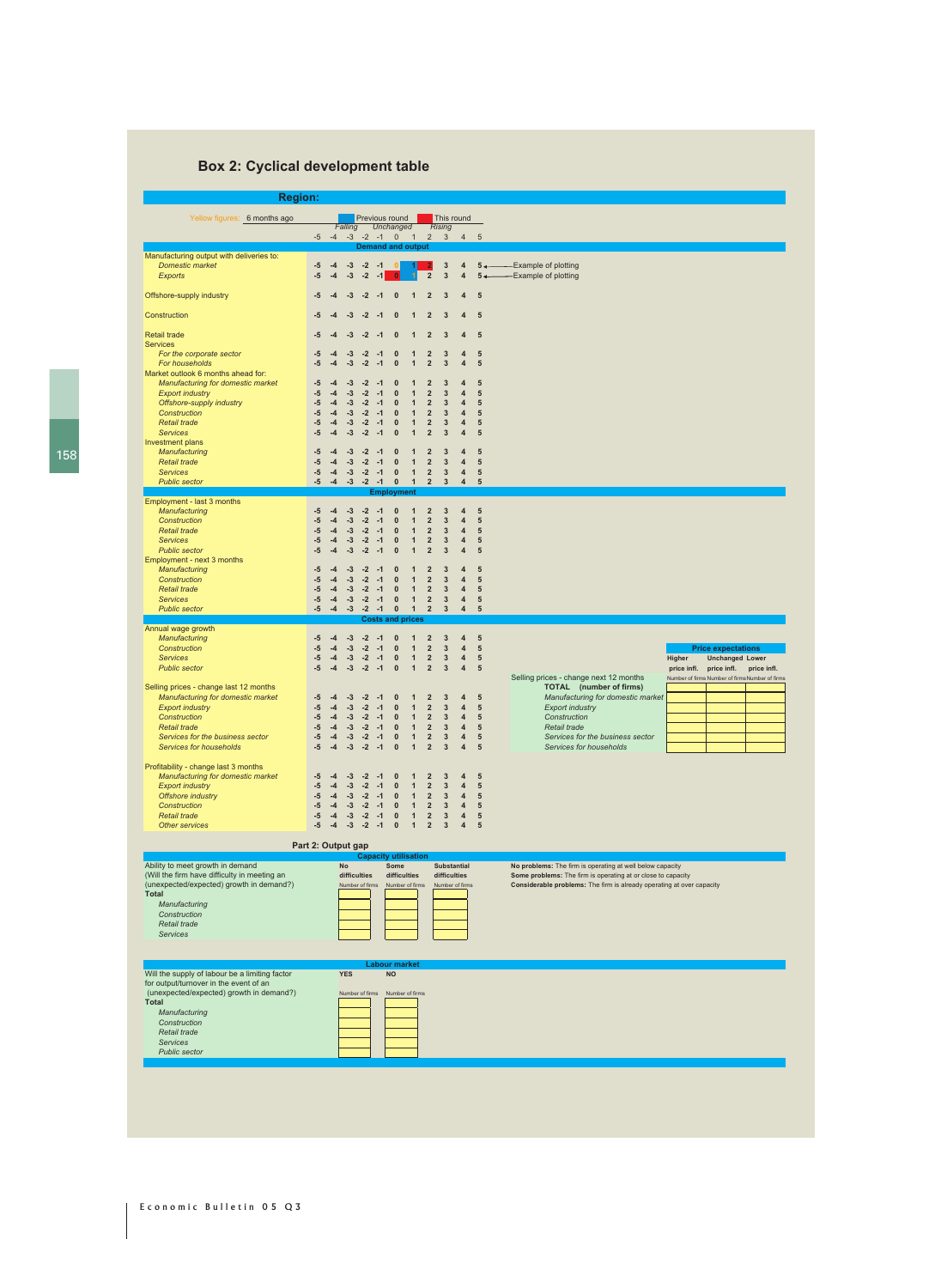159

In the interviews, questions about recent developments focus on the previous three months. We usually try to capture developments adjusted for seasonal variations. In our comparison with official statistics, we have therefore used seasonally adjusted quarterly figures when available. For some production statistics, however, there are also wide fluctuations in the seasonally adjusted series. We have therefore constructed trend series in order to prevent too much "noise". This means that the seasonal component and irregular components are removed from the series so that only the trend component remains.4

Because the time series based on observations from the regional network is short, we have restricted the comparison to two simple methods:

- Graphical comparison: The network series is plotted against relevant official statistics. This provides us with a visual impression of the relationship between series as regards direction, turning points and level.
- Correlation tests: For series based on reliable and comparable data, we have conducted simple correlation tests between pairs of series. Correlation calculations give an indication of whether there is a relationship between the series from the regional network and relevant official statistics. With five rounds each year, we have a total of 14 observations in the network. We have periodised these into 12 quarterly observations. With so few observations, the basis for drawing clear conclusions about the relationship is limited. The following rough scale is used to rank the strength of the correlations:

 $-1 - 0.8$  : Strong - 0.8 – 0.6 : Relatively strong - 0.6 – 0.4 : Moderate  $-0.4 - 0.2$  : Weak  $-0.2 - 0$  : None

We have calculated the correlation between the series from the regional network and official statistics in the context of leading, simultaneous and lagged correlation. Leading correlation means that the series from the network leads the statistics by one or more quarters (the correlation is highest for the quarter t+n, where t is the quarter in which information is collected from the regional network and n is adjacent quarters,  $n =$ 1,2,…,N). Simultaneous correlation means that the series is synchronised (correlation is highest for quarter t). Lagged correlation means that the series from the network trails behind the statistics (correlation is highest for quarter t-n,  $n = 1, 2, \ldots, N$ .

**Table 1.** Correlation between results from the regional network in quarter t and figures from the national accounts<sup>1</sup>. Demand and production. Quarterly growth, trend series.

|                                   |       | Period |         |
|-----------------------------------|-------|--------|---------|
|                                   | $t-1$ |        | $t+1$   |
| Manufacturing for domestic market | 0.87  | 0.75   | 0.45    |
| <b>Export industry</b>            | 0.91  | 0.90   | 0.83    |
| Retail trade                      | 0.81  | 0.63   | 0.36    |
| Services for the business sector  | 0.79  | 0.58   | 0.37    |
| Services for households           | 0.74  | 0.29   | $-0.05$ |
| Construction industry             | 0.96  | 0.96   | 0.88    |

Manufacturing production is weighted by the share of export deliveries to obtain a division between manufacturing for the domestic market and for the export industry. Production in service industries is weighted by an estimated share of deliveries to the corporate and household sectors respectively.

**Chart 1** Demand and production in the export industry, regional network, and manufacturing output in the QNA for export<sup>1</sup>. Annualised quarterly growth (trend²) and 4-quarter growth



Source: Statistics Norway and Norges Bank

## *5.2 Results*

#### **Demand and production**

The enterprises in the regional network are asked about growth in demand and production over the past three months compared with the previous three months. We have compared the answers with figures for production in the quarterly national accounts. Since the question is retrospective, we would hope to see high simultaneous correlation between the series. Table 1 shows the result of the correlation calculations, and Chart 1 shows developments in demand and production for the export industry.

Table 1 shows a strong correlation for manufacturing, retail trade and the construction industry. The correlation is also relatively strong for both corporate and household services. The results indicate that the regional network to a large extent captures production developments in mainland industries. The correlations are strongest throughout for t-1, i.e. lagged by one quarter.

<sup>4</sup> This is achieved by means of the FAME 9.0 software program.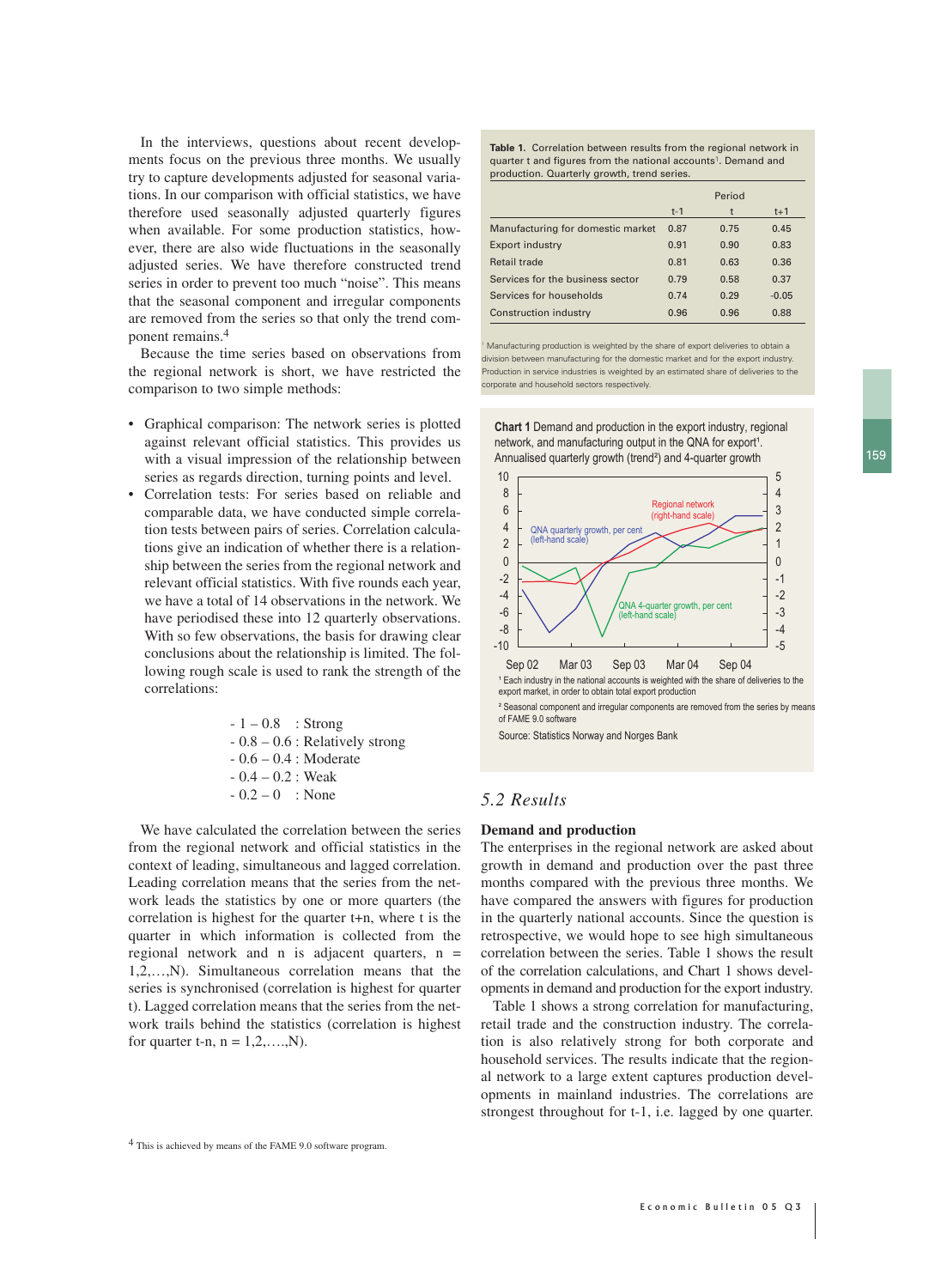**Table 2.** Correlation between results from the regional network in quarter t and figures from the national accounts<sup>1</sup>. Market prospects and investment plans compared with production and investment respectively. Four-quarter growth, unadjusted

|                                      |      |       | Period |       |         |
|--------------------------------------|------|-------|--------|-------|---------|
|                                      | t    | $t+1$ | $t+2$  | $t+3$ | $t + 4$ |
| Market prospects:                    |      |       |        |       |         |
| <b>Construction industry</b>         | 0.82 | 0.96  | 0.81   |       |         |
| <b>Export industry</b>               | 0.62 | 0.76  | 0.76   |       | -       |
| Manufacturing for<br>domestic market | 0.51 | 0.56  | 0.66   |       | -       |
| Investment plans                     |      |       |        |       |         |
| Manufacturing                        | 0.05 | 0.50  | 0.85   | 0.71  | 0.60    |
| Retail trade                         | 0.76 | 0.90  | 0.84   | 0.56  | 0.28    |
| <b>Services</b>                      | 0.78 | 0.88  | 0.75   | 0.37  | $-0.04$ |
|                                      |      |       |        |       |         |

Manufacturing production is weighted by the share of export deliveries to obtain a division between manufacturing for the domestic market and for the export industry.



**Chart 2** Market outlook for construction, regional network, and QNA output in construction activities. 4-quarter growth

This is illustrated in Chart 1, where the lowest point in the series from the regional network is reached one quarter after the lowest point in the quarterly national accounts. The lag is probably due to the difficulty some contacts have in estimating seasonally adjusted growth on a quarterly basis, leading them to estimate growth from the same period last year. Four-quarter growth in the series from the national accounts has also been included in Chart 1 and compared with this, the regional network provides leading information.

Due to a shorter processing time for the regional network, it will in most cases provide information about demand and production earlier than the quarterly national accounts, even with a lag of one quarter. It usually takes two months from the collection of data to the publication of the quarterly national accounts. The regional network also collects information more frequently than every quarter, and an indication of developments is thus available before the end of the quarter.





### **Market prospects and investment plans**

Market prospects are covered through questions about expected growth in demand and production six months ahead. We have made a comparison with four-quarter growth in production in the quarterly national accounts for the construction sector and manufacturing. As regards investment, the enterprises in the network are asked about their investment plans (machinery, equipment and buildings) for the next 6-12 months. We compare the series with actual developments in corporate investment in the quarterly national accounts. Since investment plans and market prospects reflect expectations, we would generally want to see high leading correlation between information from the national network and the quarterly national accounts. Table 2 shows the result of the correlation calculations, and Chart 2 shows market prospects and four-quarter growth in production for the construction sector.

As regards market prospects, Table 2 indicates that the network provides information about production developments in both manufacturing and the construction industry one to two quarters ahead. The correlations are strong for the construction industry and relatively strong for manufacturing. Chart 2 illustrates the close relationship. The results are reinforced by the fact that the level of activity in these industries has shown both decline and growth in the course of the period.

Investment developments are often a difficult variable to capture in surveys such as the regional network survey. Figures in the official statistics vary widely and individual enterprises have a considerable impact. It can also be difficult for the interviewees to distinguish investments from ongoing operating costs. In Chart 3, which shows investment plans (regional network) and developments in manufacturing investment (quarterly national accounts), we see that movements in actual investment are somewhat larger than in the network series. The chart also indicates that the network captures